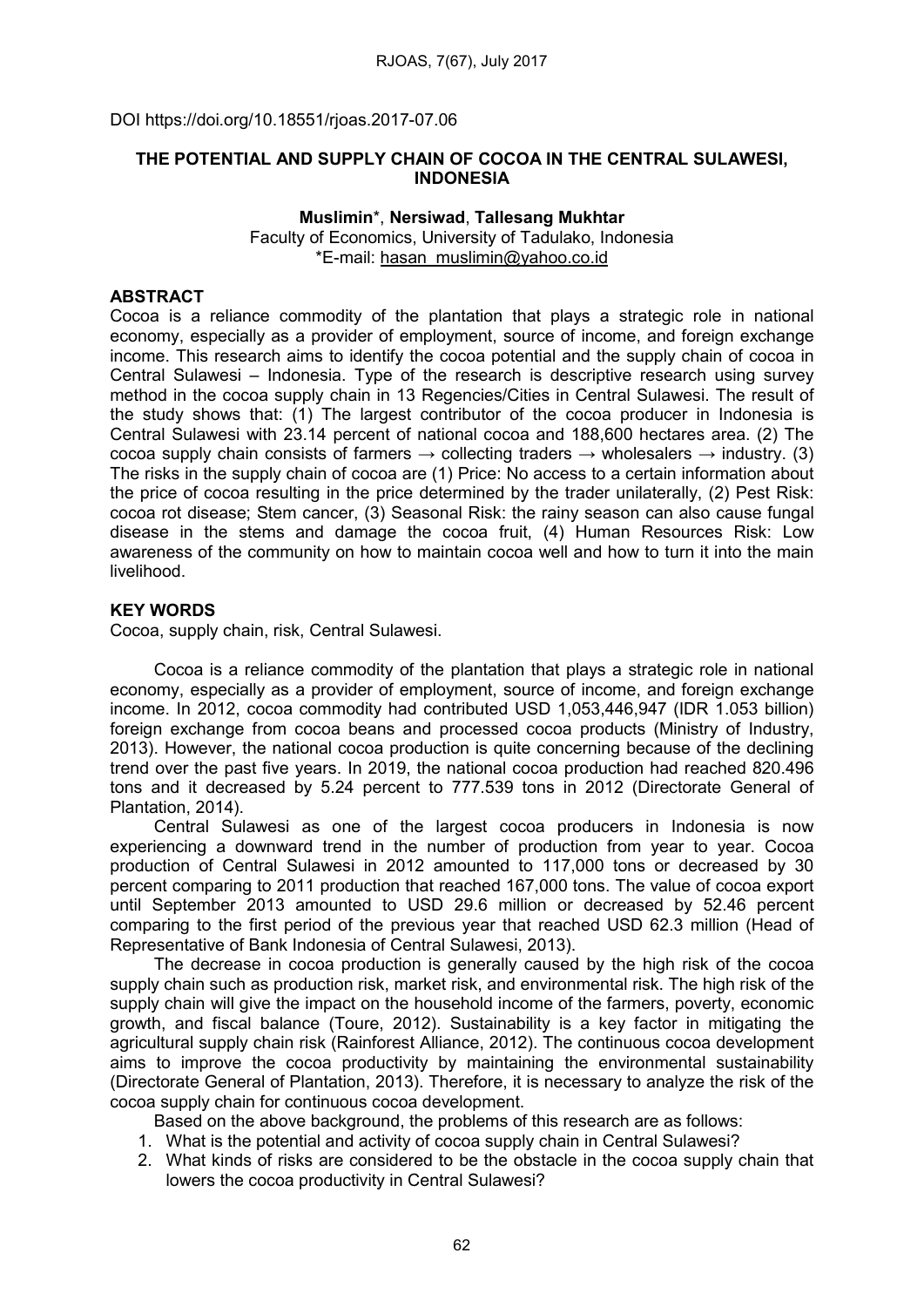#### RJOAS, 7(67), July 2017

#### LITERATURE REVIEW

*Supply Chain Management.* The main focus of Supply Chain Management (SCM) is to achieve production quality improvement and efficiency through integrated supply chain (SC) (Chin et al, 2006). The effective distribution of management has become an important issue in a business. It is known as supply chain management (SCM), which is a new approach to integrate distribution and production, as one of the most famous management concepts in logistic (Kiefer and Novack, 1999; Ballou, 2007).

SCM is one of the easiest ways to improve the business value by reducing waste through low operational cost (Chase, 1998; Ballou, 2007). Similarly, SCM can also be understood as the philosophy of management (Tan et al., 2002, Chan and Qi, 2003). For example, Lummus and Vokurka (1999, p. 11), reviewed by Ellram and Cooper (1993), who define that "SCM is a philosophy that integrates the management of total expenditure from distribution line and from supplier to the main customers". SCM has been described in many terminologies; supplier integration; partnerships; major supply management, supplier alliance, supply chain balance; (Tan et al., 2002); network lane; supplier pipeline management; supply chain management; and value flow management (Croom at al., 2000; Romano and Vinelli, 2001); and as a demand chain (Kotzab and Otto, 2004 in Vahrenkamp, 1999; Blackwell and Blackwell, 1999).

Supply chain management is an integrated approach philosophy to manage total flow of distribution line from supplier to the main customer (Ellram and Cooper, 1990). This management aims to link both upstream and downstream, inside and outside of their operation with supplier and customer to give value to the main customer with less cost as a whole supply chain (Martin, 1998; Weber, 2002). Effective supply chain strategy is needed to create competitiveness revolving around the accuracy of delivery of competitive quality of goods and services with reasonable cost, including appropriate business partners (Hewitt, 1994; Hobbs et al., 1998; Easton, 2002). Supply chain management is a relatively new concept in the business field. It aims to achieve efficiency on the whole operational function through inventory in uncertain external environment. In several supply chain management literature invoke various disciplines that simplify coordination of material regulation and information as well as suppliers to end users.

The definition of supply chain management is an integration of procurement activity of goods and services, the conversion into semi-finished goods and the final product, and the delivery to the customers Haizer and Render (2010). All of these activities include both purchasing and outsourcing, and other functions that play important role in the relationship between supplier and distributor. On the other hand, Pujawan (2005) states that supply chain management is a network of companies that work together to create and deliver a product to the end users. These companies are usually called suppliers, manufacturers, distributors, stores, or retails and supporting companies such as logistic service company. International logistic management agency defines SCM as a strategic and systematic coordination between companies involved in supplying raw materials, producing goods, and delivering it to the final customers Anatan and Ellitan (2008). Krajewski, et al. (2010) explains that "supply chain management the synchronization of firm's processes with those of its suppliers and customers to match the flow of materials, services, and information with customer demand."

The previous researches conducted by Hammer, 1990; Kurt Salmon Associates Inc., 1993; Anand and Mendelson, 1997; Clark and Hammond, 1997; Lee et al., 1997; Lee and Whang, 2000; Li, 2000; Hult et al., 2004; Kulp et al., 2004; Cai et al., 2006; Shah and Shin, 2007) state that several company's advantages can be improved through a better information relationship between other members of supply chain. The advantages include shorter leadtimes, smaller batch sizes, reduced inventory levels, faster new product design, shorter order fulfillment cycles, better coordination of the supply chain activity and better purchasing. operational, and company's performance.

*Supply Chain Risk.* According to Deleris and Erhun (2007) operational risk factors include planning errors, lack of raw materials, capacity constraints, quality issue, machine failure or down time, software system failure, imperfect result, efficiency, process changing,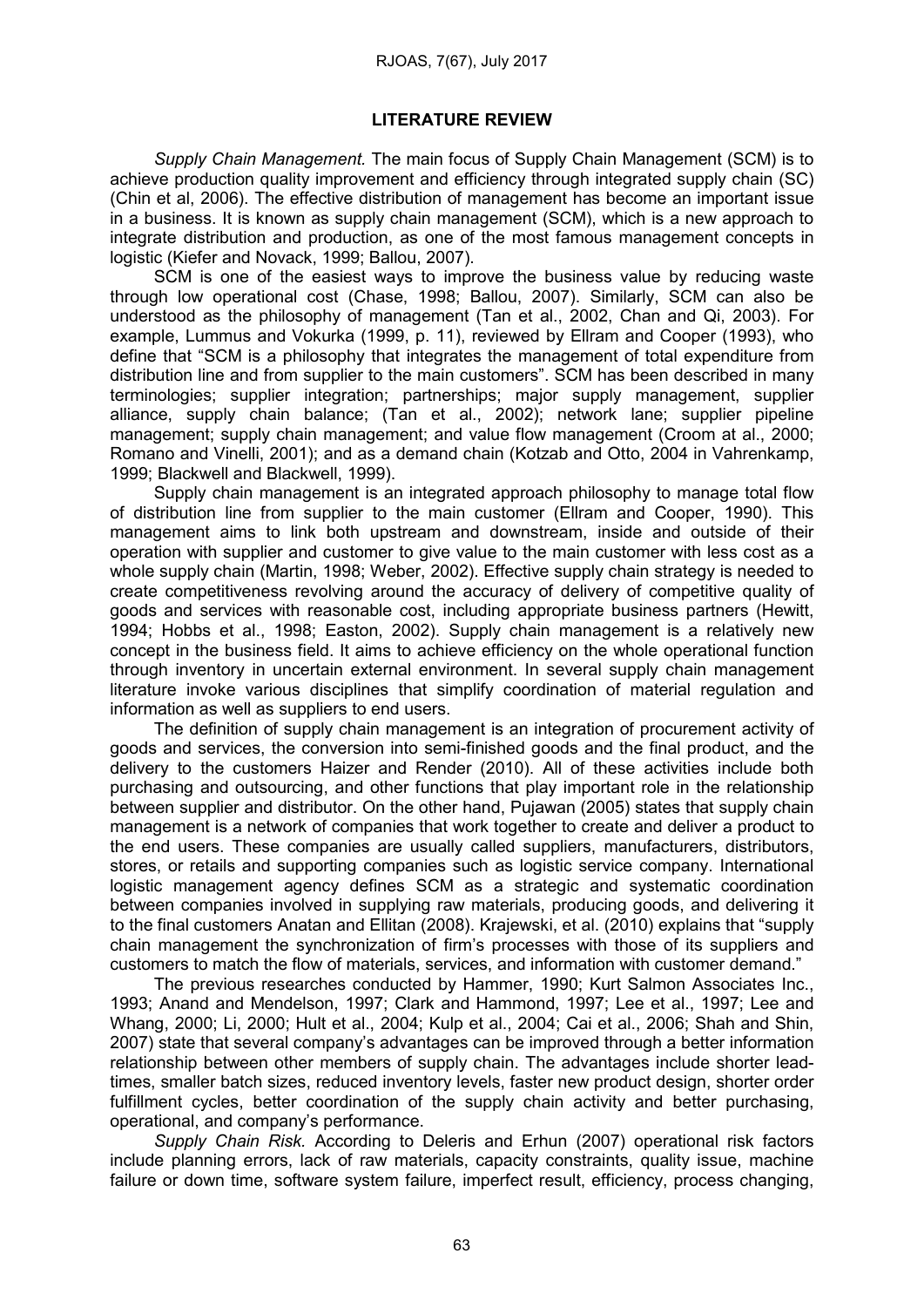property losses due to accident/disaster, transportation risks (delay or damage during travel), storehouse risks (imperfect order by the customers, insufficient storage and others), budget expenditure, technological disruptions, terms of agreement (minimum and maximum customer demand) and communication or information system disruptions. Furthermore, the effort to design the model of supply chain risk management cannot be separated from the risks that occur during the flow from the upstream to the downstream.

The challenges of global market and value added of cocoa bring new consequences of increasing competitiveness in the supply chain of cocoa industry. Therefore, it is necessary to identify, asses, and mitigate the risk. Once the priority from chain supply risk is identified, a supply chain management risk in the form of risk management in the supply chain is required (Sijabat, 2012). Risk management is a systematic approach to determine quality management policies, procedures and practices based on risk assessment, risk control, and risk evaluation. Risk management refers to planning, monitoring, and controlling of activity based on information generated by risk analysis activity (The Chartered Quality Institute, 2010).

# METHODS OF RESEARCH

*Type* of *Research*. Based on specific objective and research target, the type of this research is defined as descriptive research using survey method. Survey is conducted on cocoa supply chain in Central Sulawesi, Indonesia.

*Research Location.* The research is located in Central Sulawesi covering 12 Regencies/Cities, namely Palu City, Sigi Regency, Donggala Regency, Parigi Moutong Regency, Poso Regency, Tojo Una-Una Regency, Banggai Regency, Banggai Kepulauan Regency, Banggai Laut Regency, ToliToli Regency, Morowali Regency, North Morowali Regency, and Buol Regency.

*Research Design.* The research design used to formulate the cocoa supply chain model is started from the analysis of supply chain activity and risk identification of cocoa supply chain.

# RESULTS AND DISCUSSION

*Cocoa Potential.* Indonesia is one of the largest cocoa producers in the world after Ivory Coast and Ghana. The export destinations of Indonesian cocoa beans are Belgium, Switzerland, China, Germany, Estonia, India, Japan, Malaysia, Netherlands, Singapore, Thailand, East Timor and United States (Directorate General of Plantation, 2015). The largest contribution of cocoa production in Indonesia comes from Central Sulawesi Province. The top five cocoa production areas in Indonesia in 2015 are illustrated in Table 1.

| No. | Province                | Area                     |              | Production                        |                          |
|-----|-------------------------|--------------------------|--------------|-----------------------------------|--------------------------|
|     |                         | Surface Area<br>(000 Ha) | Contribution | Production<br>$(000 \text{ ton})$ | Contribution             |
|     | <b>Central Sulawesi</b> | 288,6                    | 16.74%       | 153,0                             | 23,14%                   |
|     | Southeast Sulawesi      | 252,7                    | 14.66%       | 105,4                             | 15.94%                   |
| 3   | South Sulawesi          | 247,1                    | 14.33%       | 100,8                             | 15.25%                   |
| 4   | West Sulawesi           | 179,5                    | 10.41%       | 65,7                              | 9.94%                    |
| 5   | West Sumatera           | 156,0                    | 9,05%        | 52,9                              | 8,00%                    |
| 6   | Indonesia               | 1.724.1                  | $\,$         | 661,2                             | $\overline{\phantom{0}}$ |

Table 1 – The Top Five Cocoa Production Areas in Indonesia in 2015

*Source: Statistics Indonesia, 2016.*

Cocoa production in Indonesia in 2015 amounted to 661,200 tons with area of 1,724,100 Ha. The largest contribution of cocoa producer comes from Central Sulawesi Province with 23.14 percent of national cocoa with area of 188,600 Ha. The Southeast Sulawesi contributes 15.94% with area of 252,700 ha, South Sulawesi 15,25% (247,100 ha), West Sulawesi 9,94% (179,500 ha) and West Sumatera with 8% (156,000 ha).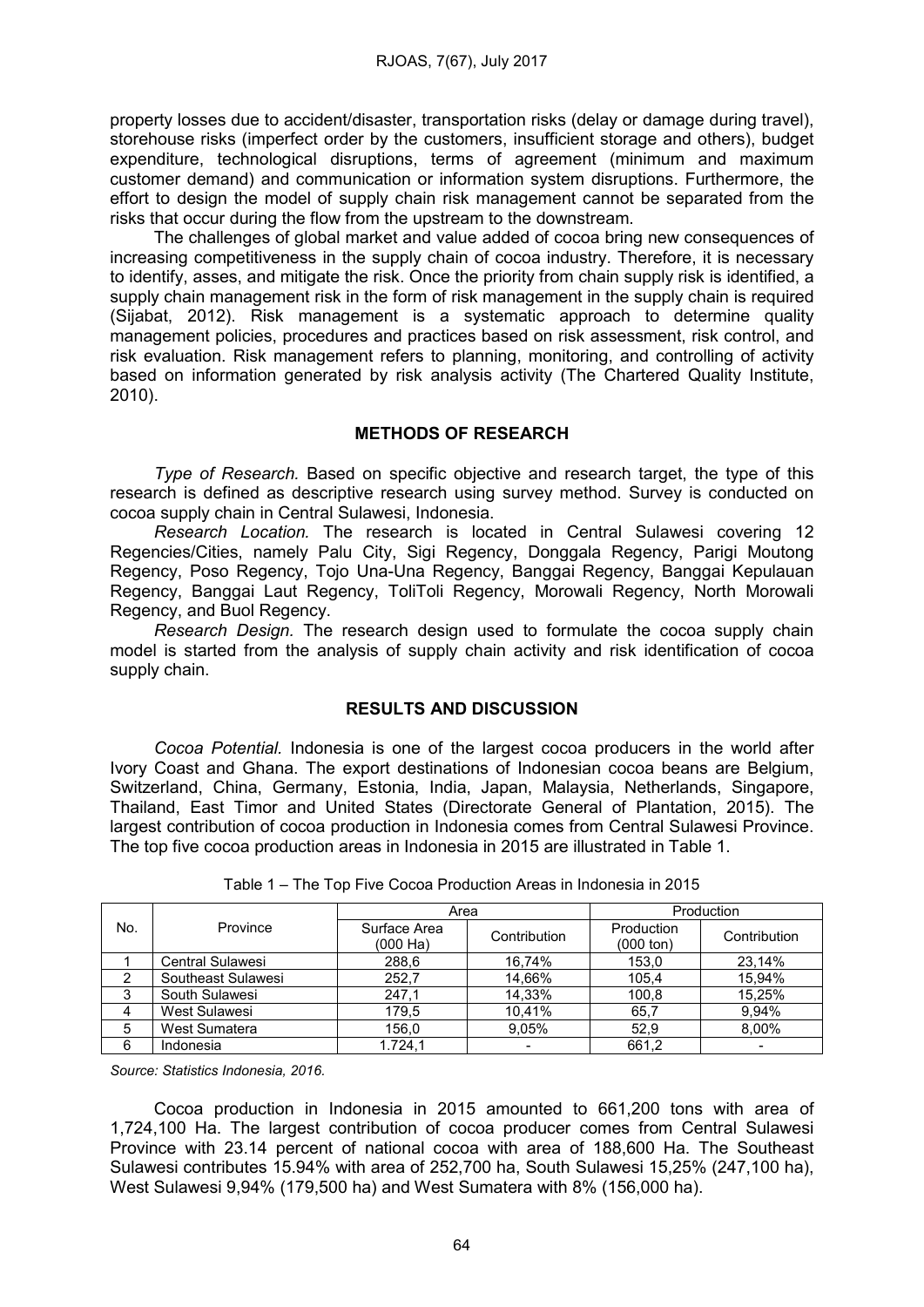### RJOAS, 7(67), July 2017

Central Sulawesi has a large cocoa plantation potential and it spreads over in 13 regencies/cities. There are four regencies that have contributed to the cocoa production in Central Sulawesi (surface area production), namely Parigi Moutong (69,318 (69,318 ha with 45,500 tons), Sigi (27,680 ha with 23,649 tons), Poso (39,103 ha with 19,149 tons) And Donggala (30,394 ha with 19,020 tons). The detail of cocoa producing areas in Central Central Sulawesi is presented in Table 2.

| No.               | Regency/City      | Area      |              | Production       |              |
|-------------------|-------------------|-----------|--------------|------------------|--------------|
|                   |                   | Area (ha) | Contribution | Production (ton) | Contribution |
| 1                 | Parigi Moutong    | 69.318    | 24.02%       | 45.500.00        | 29.74%       |
| 2                 | Sigi              | 27.680    | 9,59%        | 23.649.00        | 15,46%       |
| 3                 | Poso              | 39.103    | 13,55%       | 19.149.00        | 12,52%       |
| 4                 | Donggala          | 30.394    | 10.53%       | 19.020.59        | 12,43%       |
| 5                 | Banggai           | 46.467    | 16,10%       | 12.732.00        | 8,32%        |
| 6                 | Tolitoli          | 21.154    | 7,33%        | 8.479,95         | 5,54%        |
| 7                 | Morowali Utara    | 14.605    | 5.06%        | 6.902.00         | 4,51%        |
| 8                 | <b>Buol</b>       | 11.525    | 3,99%        | 5.458,63         | 3.57%        |
| 9                 | Toio Una-Una      | 13.856    | 4.80%        | 4.608.73         | 3.01%        |
| 10                | Morowali          | 6.116     | 2,12%        | 4.608.00         | 3.01%        |
| 11                | Banggai Kepulauan | 6.907     | 2,39%        | 2.491.29         | 1.63%        |
| $12 \overline{ }$ | Banggai Laut      | 1.031     | 0.36%        | 274,67           | 0.18%        |
| 13                | Palu              | 444       | 0,15%        | 126,20           | 0.08%        |
| Total             |                   | 288.600   | 100.00%      | 153.000          | 100.00%      |

Table 2 – Cocoa Producer Area in Central Sulawesi of 2015

*Source: Central Sulawesi in Numbers, 2016.*

All of regencies/cities in Central Sulawesi are cocoa producer. However, there are only five (5) regencies with large potential for cocoa plantation, namely Parigi Moutong, Sigi, Poso, Donggala and Banggai.

According to the Head of Provincial Industry & Trade Office of Central Sulawesi (2016), the cocoa beans produced by Central Sulawesi's farmers are very suitable for chocolate raw materials because of its good quality and fragrant. These two characteristics attract foreign consumers. However, there is no investor who processes raw material of cocoa to be semifinished or finished products in large scale. Thus, the Central Sulawesi Provincial Government conducts its own processing in smaller scale by establishing "cocoa house".



Image 1 – Survey of Cocoa Farmers in Sigi Regency

Cocoa Supply Chain. The cocoa supply chain is a distribution and production line of cocoa starting from upstream to the downstream. Therefore, a close relationship between actors or supply chain agents is needed in order to guarantee the quality and quantity of produced cocoa. The cocoa supply chain in Central Sulawesi consists of three (3) models.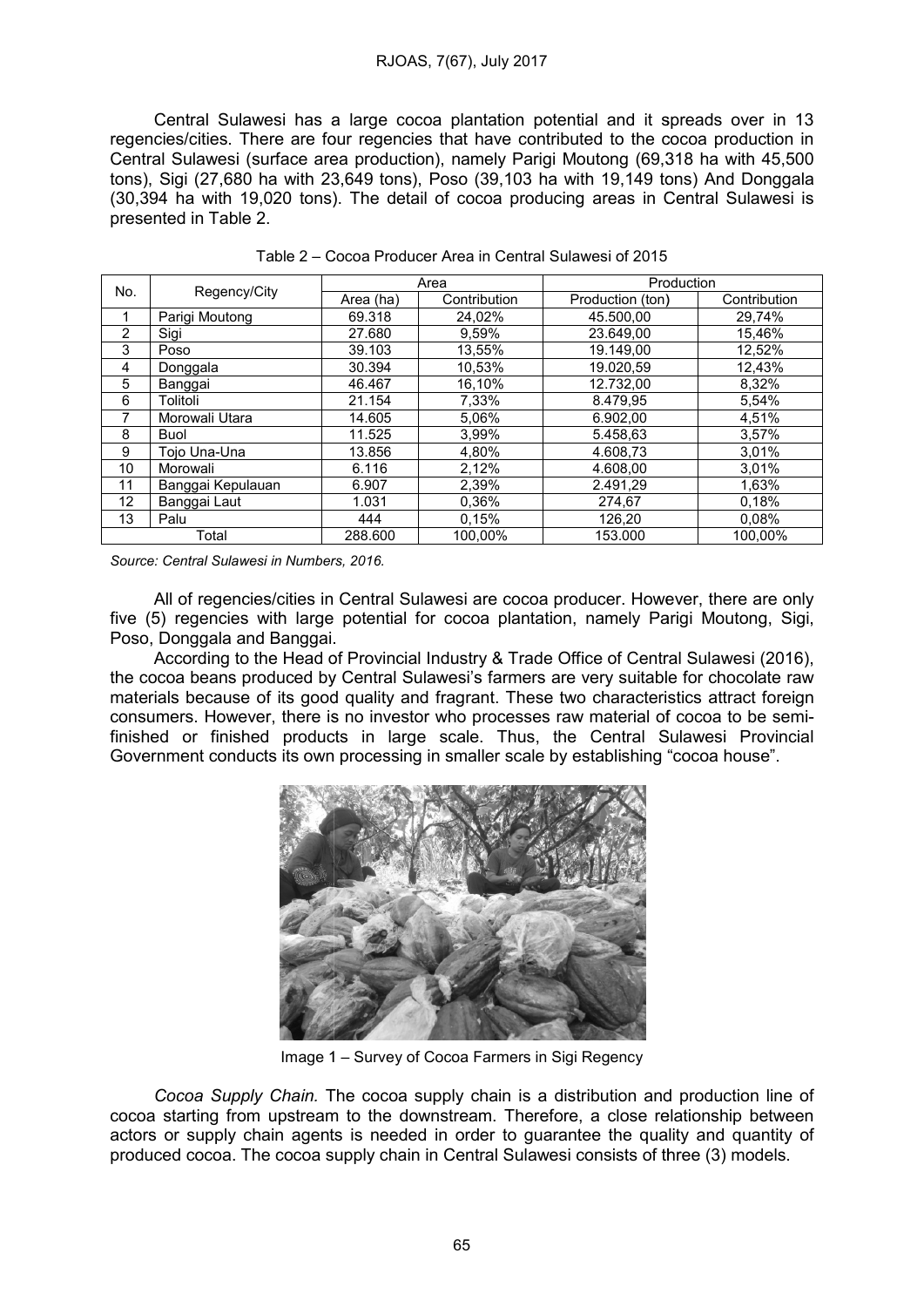The first model is a cocoa supply chain model which generally applied in the community of cocoa farmers in Central Sulawesi. This cocoa supply chain model starts from the Farmer community of cocoa – Collecting Trader – Village Traders – Subdistrict Traders – District Traders – Province Traders.

Second model of cocoa supply chain is a model starting from Farmers – Collecting trader – Village Traders – Subdistrict Traders – District Traders – Exporting Company. In addition, this line can be started from farmers to the exporting traders through purchasing station.

Third model of cocoa supply chain is a combination model between model 1 and 2 with supply chain agent such as a group of cocoa farmers and farmer cooperative. Thus, it can be directly distributed to the exporting company or manufacturing industry in the region.

Cocoa production starts from the farmers who plant cocoa and produce cocoa beans, this will generate income for farmers. The farmers will sell dried cocoa beans at a price of Rp. 32,000/kg to the collecting trader in rural areas. Then collecting traders hand over the cocoa beans to the wholesalers who come at a certain time or every week or month by offering a price of Rp. 33,000/kg. Wholesalers have two option to sell these cocoa beans, they can sell it to the domestic industry or export it for foreign industry. The sale of cocoa beans in the country by wholesalers is to fulfil the demand of cocoa industry in industrial area of cocoa processing in Makassar. Meanwhile, exporting is intended to fulfil the cocoa processing industry in Malaysia, Singapore, America, Colombia, Brazil and China.

The cocoa supply chain shows that cocoa production is largely depended on the farmers. However, the quality of the cocoa is determined by all supply chain actors because of the intimate relationship among supply chain stakeholders, either farmer, traders or industries. Farmers can sell their cocoa beans at a very high price if they produce highquality of cocoa beans. Traders and industries that are in desperate need of high-quality cocoa beans can produce cocoa products in higher quality and in accordance with the quality standard. Therefore, there must be a close relationship between supply chain actors to develop cocoa in Central Sulawesi.

*Cocoa Supply Chain Risk.* Based on the result of the survey in the field, there are several risks that obstruct the cocoa supply chain in Central Sulawesi, namely price, pest risk, seasonal risk, human resources risk.



Figure 5 – Cocoa Supply Chain Risk in Central Sulawesi

Price Risk means no access to a certain information about the price of cocoa resulting in the price determined by the trader unilaterally. Pest Risk means cocoa rot disease or Stem cancer. Seasonal Risk means the rainy season can also cause fungal disease in the stems and damaging the cocoa fruit. Finally, Human Resources Risk refers to low awareness of the community on how to maintain cocoa well and how to turn it into the main livelihood.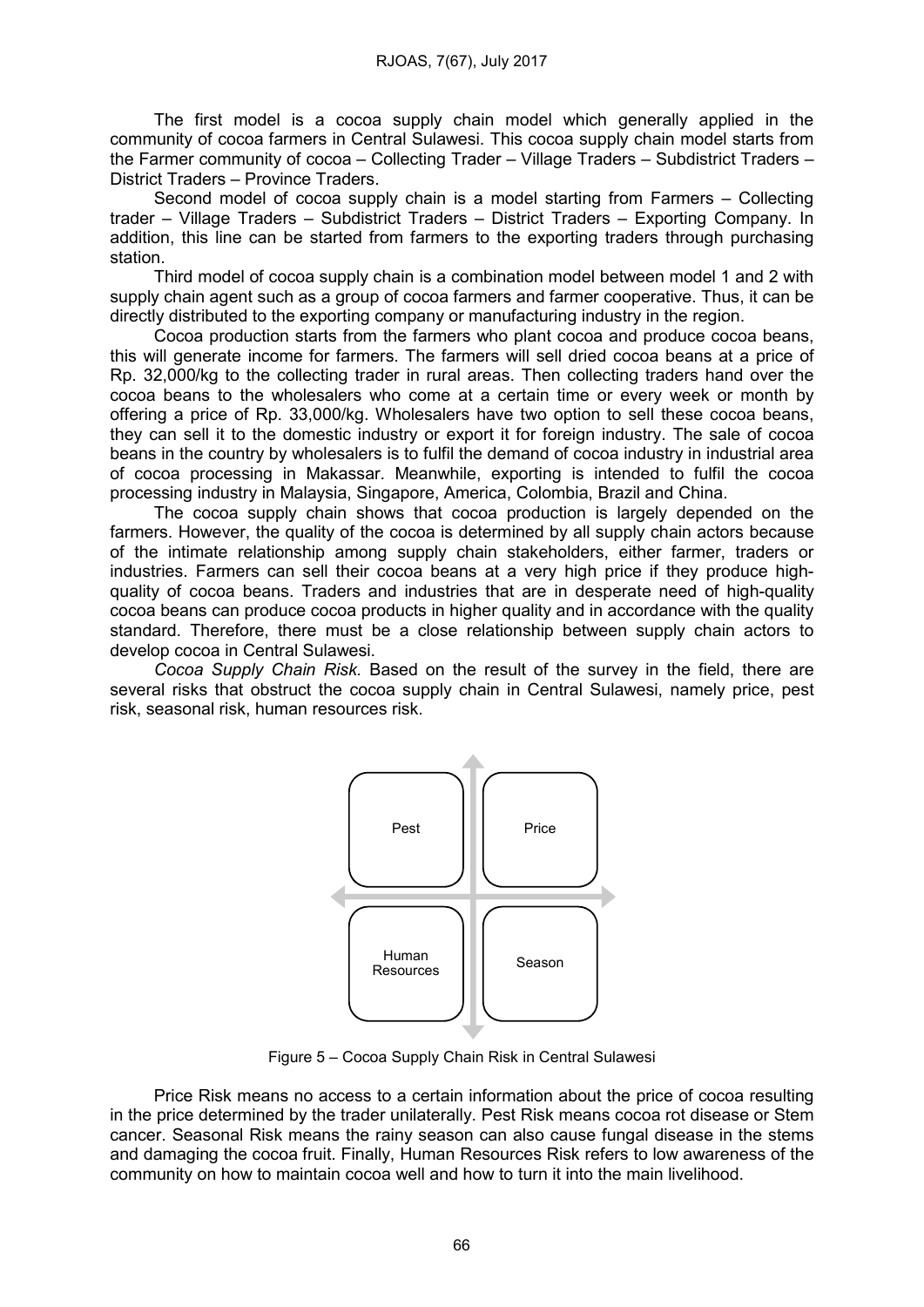## **CONCLUSION**

Based on the discussion above, it can be concluded that the cocoa supply chain consists of farmers  $\rightarrow$  collecting traders  $\rightarrow$  wholesalers  $\rightarrow$  industry.

The risks in the supply chain of cocoa are (1) Price: No access to a certain information about the price of cocoa resulting in the price determined by the trader unilaterally, (2) Pest Risk: cocoa rot disease; Stem cancer, (3) Seasonal Risk: the rainy season can also cause fungal disease in the stems and damage the cocoa fruit, (4) Human Resources Risk: Low awareness of the community on how to maintain cocoa well and how to turn it into the main livelihood.

### **REFERENCES**

- 1. Anand, K.S. and Mendelson, H. 1997. Information And Organization For Horizontal Multimarket Coordination, Management Science, Vol. 43 No. 12, pp. 1609-27.
- 2. Anatan Lina dan Lena Elitan. 2008. Supply Chain Management Teori dan Aplikasi. Penerbit Alfabeta. Bandung.
- 3. Badan Pusat Statistik Sulawesi Tengah. 2016. Sulawesi Tengah dalam Angka 2016. Badan Pusat Statistik Sulawesi Tengah, Palu. h. 333-342
- 4. Badan Pusat Statistik. 2016. Statistik Indonesia 2016. Badan Pusat Statistik, Jakarta. h. 249-270
- 5. Ballou, R.H. 2007. The Evolution And Future Of Logistics And Supply Chain Management, European Business Review, Vol. 19 No. 4, pp. 342-8.
- 6. Blackwell, R. and Blackwell, K. 1999. The Century Of The Consumer: Converting Supply Chains Into Demand Chains, Supply Chain Management Review, Fall, pp. 22-3.
- 7. Cai, S. et al 2006. The Impact Of Interorganizational Internet Communication On Purchasing Performance. Journal of Supply Chain Management, Vol. 42 No.3, pp. 16-29.
- 8. Chan, F.T.S. and Qi, H. 2003. An Innovative Performance Measurement Method For Supply Chain Management, Supply Chain Management: An International Journal, Vol. 8 No. 3, pp. 209-23.
- 9. Chase, C.W. Jr. 1998. The Role Of The Demand Planner In Supply Chain Management, Journal of Business Forecasting, Vol. 17 No. 3, pp. 2-24.
- 10. Chin, K.S., Yeung, I.K. and Pun, K.F. 2006. Development Of An Assessment System For Supplier Quality Managemen, International Journal of Quality & Reliability Management, Vol. 23 No. 7, pp. 743-65.
- 11. Clark, T. Dan Hammond, J. 1997. Reengineering Channel Reordering Processes To Improve Total Supply Chain Performance, Production and Operation Management, Vol. 6 No. 3,pp.248-65.
- 12. Croom, S., Romano, P. and Giannakis, M. 2000. Supply Chain Management: An Analytical Framework For Critical Literature Review, European Journal of Purchasing & Supply Management, Vol. 2000 No. 6, pp. 67-83.
- 13. Deleris LA dan Erhun F. 2007. Risk management in a supply network: a case study based on engineering risk analysis concepts, in Handbook of production planning. Kluwer Academic Publishers.
- 14. Direktorat Jenderal Perkebunan. 2013. Indonesia Menuju Pegembangan Kakao Berkelaniutan.
- 15. Direktorat Jenderal Perkebunan. 2014. Produksi Kakao Menurut Provinsi di Indonesia Tahun 2009 – 2013, Jakarta.
- 16. Easton, R. 2002. Seizing The Supply Chain Opportunity In Asia, Ascet, Vol. 4.(The) Economist (1992), April 18, p. 67.
- 17. Ellram, L.M. et al 1990. Supply Chain Management Partnerships And The Shipper-Third Party Relationship, International Journal of Logistics Management, Vol. 1 No. 2, pp. 1-10.
- 18. Ellram, L.M. and Cooper, M.C. 1993. The Relationship Between Supply Chain Management And Keiretsu, The International Journal of Logistics Management, Vol. 4 No. 1, pp. 1-12.